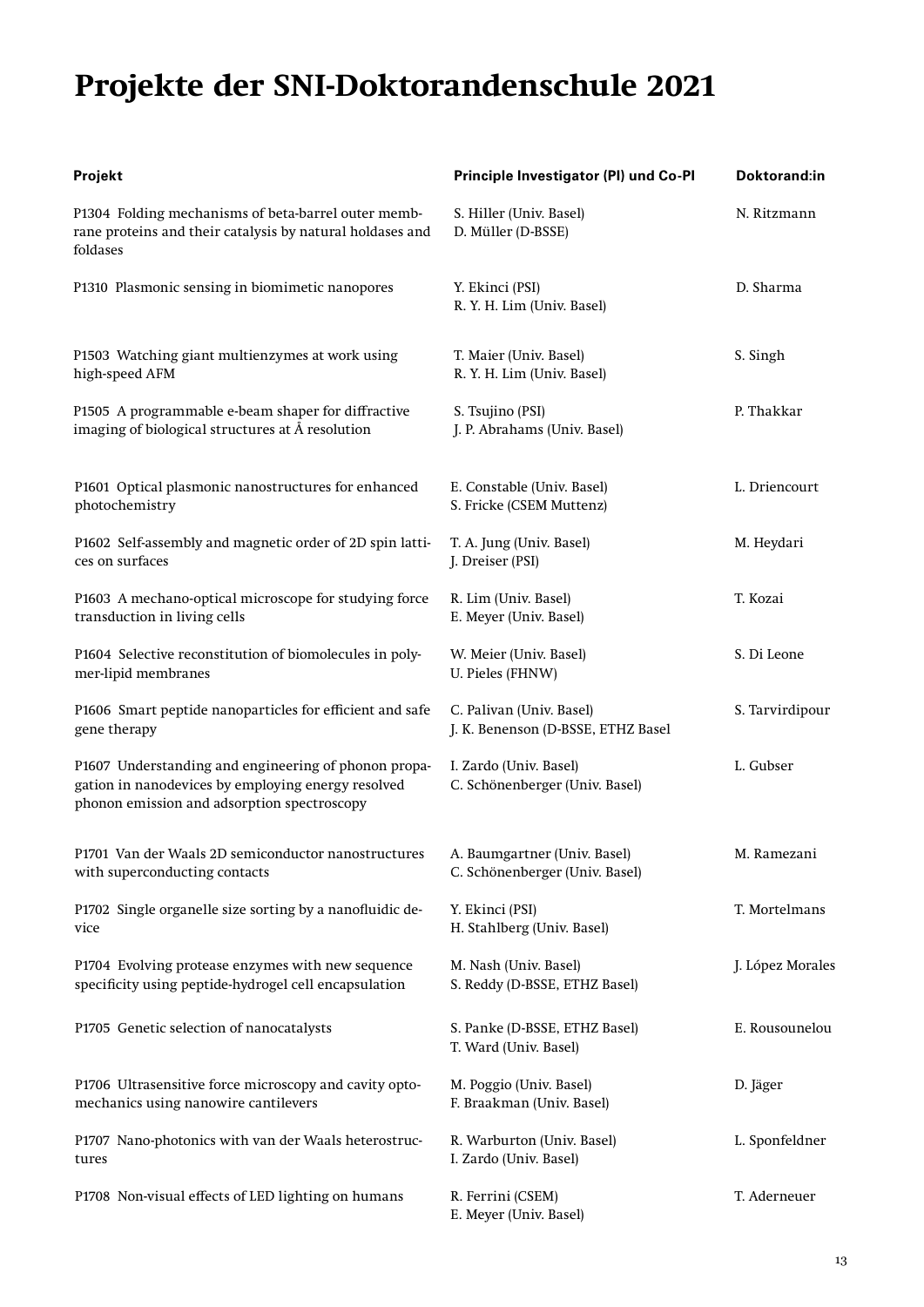| Projekt                                                                                                                                           | Principle Investigator (PI) und Co-PI                            | Doktorand:in        |
|---------------------------------------------------------------------------------------------------------------------------------------------------|------------------------------------------------------------------|---------------------|
| P1801 Bioinspired nanoscale drug delivery systems for<br>efficient targeting and safe in vivo application                                         | J. Huwyler (Univ. Basel)<br>C. Palivan (Univ. Basel)             | C. Alter            |
| P1802 From Schrödinger's equation to biology: Unsu-<br>pervised quantum machine learning for directed evolu-<br>tion of anti-adhesive peptides    | M. Nash (Univ. Basel)<br>A. von Lilienfeld (Univ. Basel)         | V. Doffini          |
| P1803 Nanoscale mechanical energy dissipation in<br>quantum systems and 2D-materials                                                              | E. Meyer (Univ. Basel)<br>M. Poggio (Univ. Basel)                | A. Ollier           |
| P1804 Picoscopic mass analysis of mammalian cells<br>progressing through the cell cycle                                                           | D. Müller (ETHZ D-BSSE)<br>W. Meier (Univ. Basel)                | I. Incaviglia       |
| P1805 High-throughput multiplexed microfluidics for<br>antimicrobial drug discovery                                                               | E. van Nimwegen (Univ. Basel)<br>V. Guzenko (PSI)                | M.-E. Alaball Pujol |
| P1806 Image the twist!                                                                                                                            | V. Scagnoli (PSI)<br>P. Maletinsky (Univ. Basel)                 | S.K. Treves         |
| P1807 Andreev Spin Qubit (ASQ) in GeSi nanowires                                                                                                  | C. Schönenberger (Univ. Basel)<br>F. Braakman (Univ. Basel)      | J.H. Ungerer        |
| P1808 Quantum dynamics of an ultracold ion coupled<br>to a nanomechanical oscillator                                                              | S. Willitsch (Univ. Basel)<br>M. Poggio (Univ. Basel)            | M. Weegen           |
| P1901 Microfluidics to study Huntington's Disease by vi-<br>sual proteomics                                                                       | T. Braun (Univ. Basel)<br>H. Stahlberg (Univ. Basel)             | A. Fränkl           |
| P1902 Directional 3D nanofiber network to mimic in-<br>vivo myocardial syncytium towards guiding contraction<br>patterns in in-vitro heart models | M. Gullo (FHMW Muttenz)<br>M. Poggio (Univ. Basel)               | F. Züger            |
| P1903 Neutron nanomediators for non-invasive tempe-<br>rature mapping of fuel cells                                                               | M. Kenzelmann (Univ. Basel/PSI)<br>P. Boillat (PSI)              | A. Ruffo            |
| P1904 Revealing protein binding dynamics using time-<br>resolved diffraction experiments at SwissFEL                                              | C. Padeste (PSI)<br>T.R. Ward (Univ. Basel)                      | M. Carrillo         |
| P1905 Magnetic force microscopy with nanowire trans-<br>ducers                                                                                    | M. Poggio (Univ. Basel)<br>E. Meyer (Univ. Basel)                | L. Schneider        |
| P1906 Machine learning assisted design of heteromeric<br>self-assembled molecular capsules                                                        | K. Tiefenbacher (Univ. Basel)<br>A. von Lilienfeld (Univ. Basel) | I. Martyn           |
| P1907 Spin-opto-nanomechanics                                                                                                                     | P. Treutlein (Univ. Basel)<br>P. Maletinsky (Univ. Basel)        | G.-L. Schmid        |
| P1908 Chiral recognition in molecular nanowires from<br>square-planar Platinum(II) complexes                                                      | O. Wenger (Univ. Basel)<br>C. Sparr (Univ. Basel)                | A. Huber            |